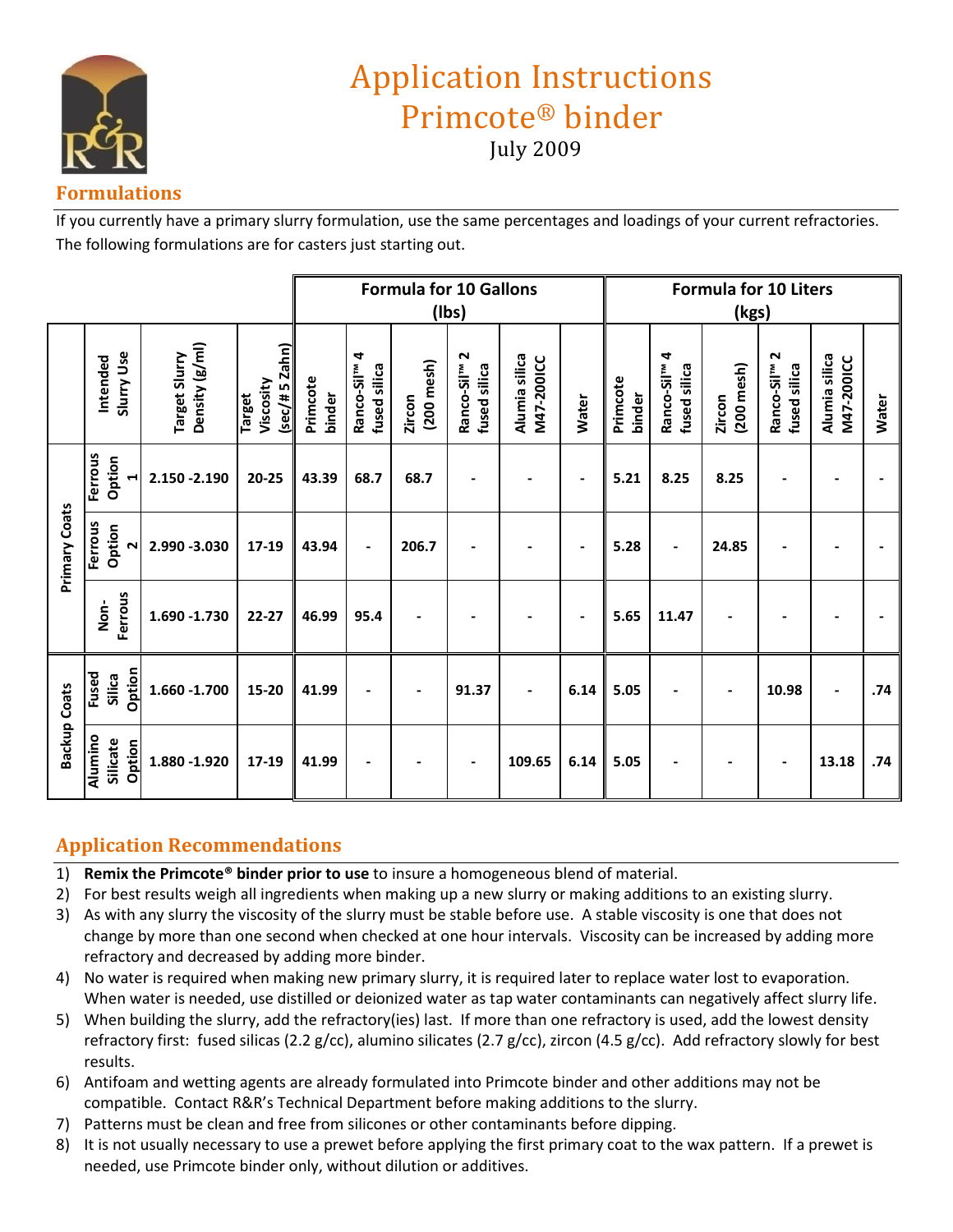9) Prewet application of dilute Primcote binder is recommended between each primary coat. The Primcote binder should be diluted to 26% binder solids (binder to water ratio of 5.8:1 by volume, 6.9:1 by weight). Drain the prewet well so that no pockets of liquid are left on the pattern. If a second Primcote primary slurry is used and it has a lower viscosity, no intercoat prewet is needed.

## **Slurry Control Procedures**

### *Software*

A copy of the EXCEL-based slurry control worksheet for Primcote® binder slurries can be found on the R&R Website under Ceramic Shell Tips, FAQs, Tools in the navigation bar. (http://www.ransomrandolph.com/html/slurry\_control\_worksheets.html). Download the appropriate worksheet and save a copy. An example of the spreadsheet is shown on page three.

The worksheet is split into sections and has two ways to input data; directly (in the blue text areas) or the spreadsheet can help to calculate the values (in the red text areas).

## *Slurry Density Determination (Spreadsheet Section R)*

Check after viscosity adjustments are made and slurry is stabilized.

- 1) Weigh a 100 ml graduated cylinder or flask (enter into R1)
- 2) Fill with well mixed slurry to 100 ml line and reweigh (R2)
- 3) Complete this step only if calculating manually, subtract the empty weight from the filled weight and divide the sum by 100 to determine density.

## *Binder Specific Gravity – Binder Solids Determination (Spreadsheet Section S)*

We recommend checking Binder solids weekly. Binder solids content should normally be:

Primary slurries: 29.3-30.3% by weight Backup slurries: 25.0-27.0% by weight

- 1) Collect four 50ml centrifuge tubes of slurry and centrifuge at 3500 rpm for 30 minutes
- 2) Decant the liquid from the tubes into two tubes and centrifuge at 3500 rpm an additional 30 minutes.
- 3) Decant the pourable portion from the tubes into a clean container and stir/remix this portion.
- 4) Weigh a 10 ml volumetric flask on a scale accurate to 0.01 grams (S1).
- 5) Transfer the sample to the flask with a pipette or eyedropper into the volumetric flask. The meniscus of the liquid should touch the volume line on the flask.
- 6) Reweigh the flask and sample (S2)

Complete steps 7 and 8 only if calculating manually:

- 7) Subtract the empty flask weight from the filled flask weight and divide the sum by 10 to determine binder specific gravity.
- 8) Using the determined specific gravity, locate the Binder Solids on the chart on page 4 to determine binder solids.

## *Binder Solids Adjustments*

Binder Solids includes  $SiO<sub>2</sub>$  and other solids (i.e. polymer) in the binder. Uncontrolled Binder Solids can affect the life of the slurry and the performance of the shell. Binder Solids must be controlled in the appropriate range. The software program will automatically calculate the appropriate add (water or water/binder) based on the test results.

## *Total Slurry Solids (Spreadsheet Section Q)*

Total Slurry Solids is the combination of Binder Solids and Refractory Solids. The Total Solids calculation is required to determine the Refractory Solids Percentage. This is done as follows:

- 1) Weigh a metal drying pan on a scale accurate to 0.01 grams (Q1).
- 2) Place approximately 10 grams of well mixed slurry in the pan and reweigh the wet sample and pan (Q2).
- 3) Subtract the pan weight (Step 1) from the wet sample and pan weight (Step 2) to determine the wet sample weight
- 4) Dry the sample and pan in the oven at 350F (177C) for one hour.
- 5) Weigh the dry sample and pan (Q3).

Complete steps 6-9 only if calculating manually: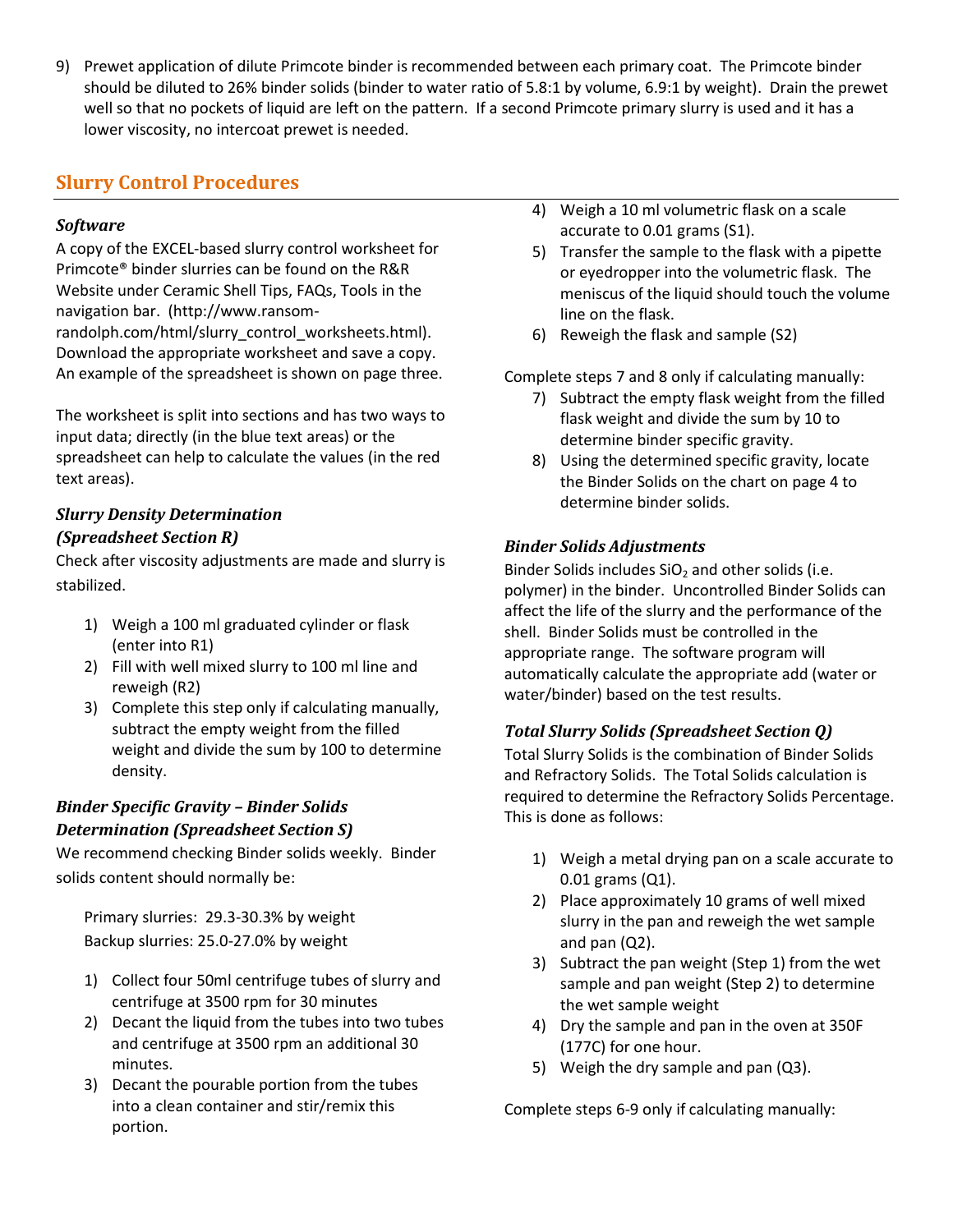- 6) Subtract the pan weight (Step 1) from the dry sample and pan weight (Step 5) to determine the dry sample weight.
- 7) Calculate total solids by dividing the dry sample weight (Step 6) by the wet sample weight (Step 3)
- 8) Determine percent water in the slurry by subtracting total solids (Step 7) from 1.0 and then multiply by 100.
- 9) Determine percent water in the binder by subtracting the percent binder solids (determined in Section S step 8) from 100.
- 10) Calculate the refractory solids by dividing the percent water in the slurry (Step 8) by the percent water in the binder (Step 9). Subtract this value from 1.0 and multiply by 100 to get refractory solids.

#### *Refractory Solids Adjustment*

Uncontrolled refractory solids can lead to weak (too low) or brittle shells (too high). Refractory solids should be controlled to the appropriate range. The software will automatically calculate the proper addition to bring the refractory solids into the proper range.

#### *Binder pH Determination*

The binder pH is a reflection of the binder stability. Colloidal silica binder is alkaline and becomes unstable as pH drops. Too low of a pH will lead to gelation of the binder/slurry. The binder pH should be checked at least weekly. The pH is determined as follows.

- 1) Use the samples gathered for Binder Solids Determination or prepare a slurry binder sample by following steps 1-3 of the Binder Solids Determination above.
- 2) Pour well-mixed binder into a clean container
- 3) Measure the pH using a calibrated pH meter (see meter instructions for procedure).

#### *Binder pH Adjustment*

When the pH of the binder falls outside the acceptable 9.25-10.5 range, a gelation test should be performed to determine slurry stability. Adjustments should be made to stop/slow down further pH drop. To do this, make a solution of either 150 ml of reagent grade ammonium hydroxide in 1 gallon of deionized water OR 80 ml of Triethanolamine (TEA) in one gallon of deionized water. This water solution should be used to adjust for viscosity or high binder solids as warranted.

#### *Gelation Determination*

The gel test is an accelerated aging test that can be done to determine the approximate stability or life left

in a particular slurry. A thickening or gelled slurry can lead to casting defects (surface conditions) and weak shells (cracking). Any slurry that gels in 24 hours is near the end of its useful life and should be discarded. Some foundries have found that they discard slurries when slurry fails a gel test at some other timeframe (e.g. 48 hours) they have determined is detrimental to their casting surface or integrity. The gel test is run as follows:

- 1) Prepare a slurry binder sample by following steps 1-3 of the Binder Solids Determination above.
- 2) Pour 10-20 ml of well mixed binder into a sealable container capable of handling 150 F.
- 3) Place the sealed container into an oven controlled at 140 F +/-5 F for 24 hours. Observe the viscosity of the liquid. If viscosity has thickened, slurry is gelling and test should be run frequently to the determined slurry endpoint. If liquid is solid, slurry should be discarded immediately.

#### *Antifoam Test*

Various conditions, such as high binder solids, can degrade the antifoaming characteristics of Primcote binder. To test for the presence of adequate antifoam:

- 1) Add approximately 10-20 ml of binder that has been centrifuged or separated from the slurry to test tube or other container that can be sealed tightly.
- 2) Shake the sample vigorously for 5 seconds.
- 3) Observe the binder and note the time for the foam to dissipate.
- 4) If the foam breaks in less than 20 seconds, the antifoam level is okay.
- 5) If the foam breaks in more than 20 seconds, a 1- 3 ml/gallon of slurry addition of DCH-10 antifoam should be made.

## **Safety**

OSHA approved respiratory protection should always be worn to avoid inhalation of respirable silica dust, which can result in irreversible lung disease, silicosis. Such exposure includes slurry makeup, casting, knockout and cleanup. Refer to MSDS for specific details.

## **Storage & Handling**

Keep from freezing. Primcote® binder must be maintained above 35F (2C) to prevent the silica from precipitating irreversibly and making the product unsuitable for use.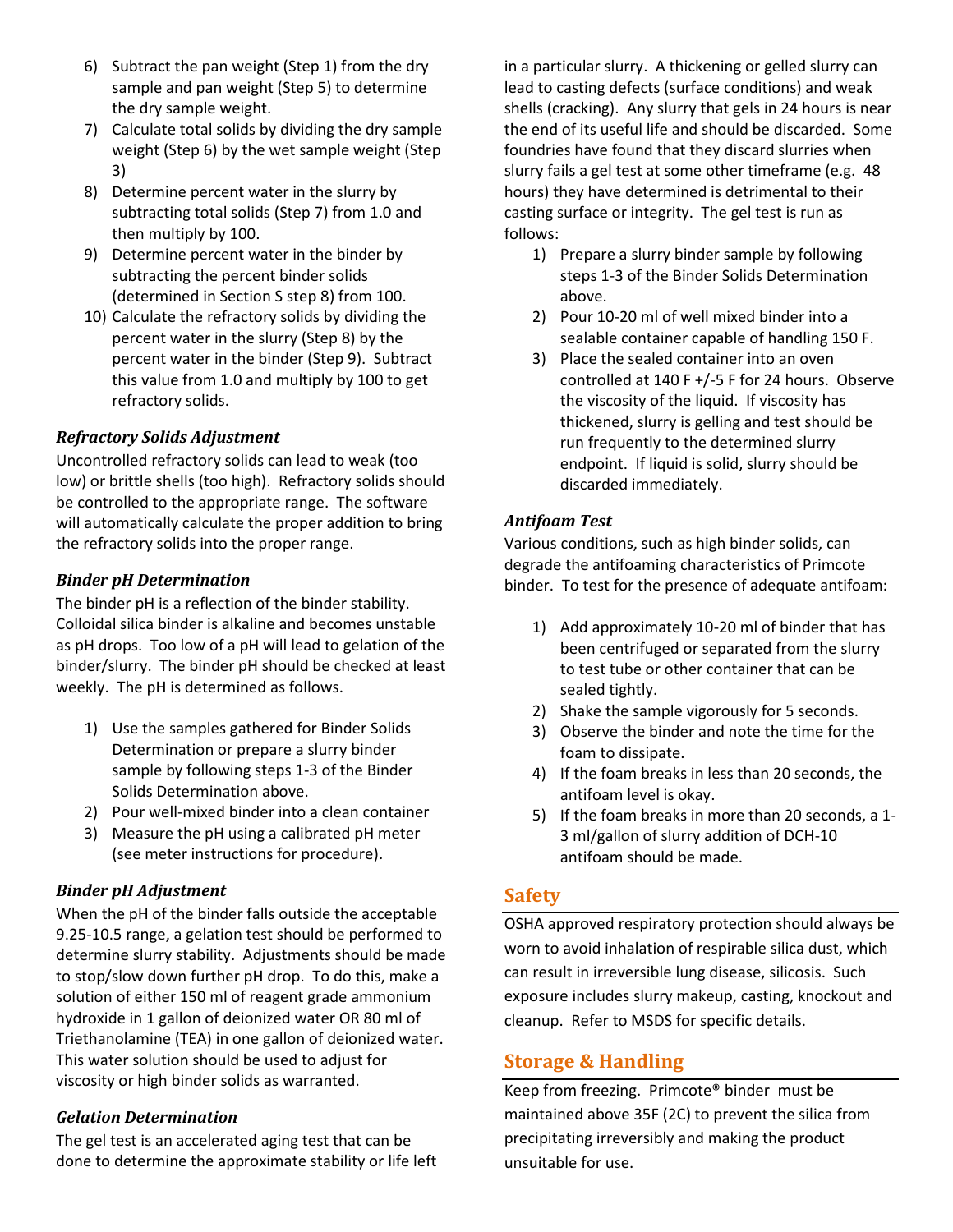Binder stored in transparent or translucent containers should be sheltered from direct sunlight. Shelf life is one year from date (MMDDYY) in batch lot number on label. Rotate stock to maximize shelf life.

## **Typical Properties**

| <b>Base composition</b>              | Colloidal silica         |
|--------------------------------------|--------------------------|
| Other composition                    | Proprietary              |
| Total solids content (incl. $SiO2$ ) | 30% by weight            |
| Particle size                        | $10 \text{ nm}$          |
| pH @ 25C                             | 10.6                     |
| Specific gravity                     | 1.18                     |
| Weight/Volume                        | 9.85 lbs/gal (1.18 kg/l) |
| Viscosity @ 25C                      | 10 <sub>cps</sub>        |
| $Na2O$ content                       | 0.48% by weight          |
| Particle charge                      | Negative                 |
| Color with ReDip™ indicator          | Greenish yellow          |
| Color without ReDip indicator        | Milky White              |

## **Contact Us**

For product application support or procurement assistance, contact Ransom & Randolph at: US TOLL FREE: (800)800-7496 US Phone: (419)865-9497 US Fax: (419)865-9997 EU Phone: (44) 0208-805-4200 Additional information is available on-line at www.ransom-randolph.com

## Primcote Slurry Worksheet - English Measure

 $12.00$  $20.40$ 9.99 29.80 73.00 1.596 72.56 1.155 26.00 132.89 27.44 37.08 49.28 37.08 49.28 62.92  $-3.80$  $0.00$ 

132.89

49.28

37.08

62.92

0.86

 $0.00$ 1.37 49.62

| А | TANK CALCULATION                                    |   |  |  |  |  |  |  |  |
|---|-----------------------------------------------------|---|--|--|--|--|--|--|--|
|   | Tank Diameter (inches)<br>A1.                       |   |  |  |  |  |  |  |  |
|   | A2 Slurry Depth (inches)                            |   |  |  |  |  |  |  |  |
|   | A3 Volume (gallons)                                 |   |  |  |  |  |  |  |  |
| в | SLURRY CONTROL TARGET VALUES                        |   |  |  |  |  |  |  |  |
|   | Binder Solids (Recommended target 29.3-30.3)<br>B1  |   |  |  |  |  |  |  |  |
|   | Refractory Solids (Recommended target 72-74)<br>B2. |   |  |  |  |  |  |  |  |
| C | <b>SLURRY TEST RESULTS</b>                          |   |  |  |  |  |  |  |  |
|   | C1 Slurry Density (R3 at right or direct input)     |   |  |  |  |  |  |  |  |
|   | C2 Total Solids (Q4 at right or direct input)       |   |  |  |  |  |  |  |  |
|   | C3 Specific Gravity (S3 at right or direct input)   |   |  |  |  |  |  |  |  |
|   | C4 Binder Solids                                    |   |  |  |  |  |  |  |  |
| D | <b>CURRENT SLURRY MAKEUP</b>                        |   |  |  |  |  |  |  |  |
|   | D1 Total Weight of Slurry                           |   |  |  |  |  |  |  |  |
|   | D2 Weight % of Water                                |   |  |  |  |  |  |  |  |
|   | D3 Weight % of Binder                               |   |  |  |  |  |  |  |  |
|   | D4 Weight of Centrifuged Binder                     |   |  |  |  |  |  |  |  |
|   | D5 Weight % of Binder                               |   |  |  |  |  |  |  |  |
|   | D6 Weight of Binder                                 |   |  |  |  |  |  |  |  |
|   | D7 Weight % of Refractory                           |   |  |  |  |  |  |  |  |
| E | <b>WATER ADDITION</b>                               |   |  |  |  |  |  |  |  |
|   | E1 Binder Solids Difference                         |   |  |  |  |  |  |  |  |
|   | E2 Water Addition (pounds)                          |   |  |  |  |  |  |  |  |
|   | E3 Adjusted Weight of Slurry                        |   |  |  |  |  |  |  |  |
|   | E4 Adjusted Weight of Binder                        |   |  |  |  |  |  |  |  |
|   | E5 Adjusted Weight % of Binder                      |   |  |  |  |  |  |  |  |
|   | Adjusted Weight % of Refractory<br>E6               |   |  |  |  |  |  |  |  |
| F | <b>BINDER ADDITION</b>                              |   |  |  |  |  |  |  |  |
|   | F <sub>2</sub> % Difference                         |   |  |  |  |  |  |  |  |
|   | Binder Addition (pounds)<br>F3.                     | L |  |  |  |  |  |  |  |
| G | <b>REFRACTORY ADDITION</b>                          |   |  |  |  |  |  |  |  |
|   | G1 % Difference                                     |   |  |  |  |  |  |  |  |
|   | G2<br>Refractory Addition (pounds)                  |   |  |  |  |  |  |  |  |

|    | Q. Total Solids Determination       |        |
|----|-------------------------------------|--------|
|    | Q1 PAN WT (grams)                   | 0.44   |
|    | Q2 WET WT (grams)                   | 10.17  |
|    | Q3 DRY WT (grams)                   | 7.5    |
|    | Q4 Calculated Total Solids          | 72.56  |
| R. | <b>Slurry Density Determination</b> |        |
|    | R1 100 ML CYLINDER (grams)          | 155    |
|    | R2 100 ML + SLURRY (grams)          | 314.61 |
|    | R3 Calculated Slurry Density        | 1.596  |
|    | S. Specific Gravity Calculation     |        |
|    | S1 10 ML FLASK (grams)              | 9.45   |
|    | S2 10 ML + BINDER (grams)           | 21.00  |
|    | S3 Calculated Specific Gravity      | 1 155  |
|    |                                     |        |

| Property                 | Target | Actual |       |
|--------------------------|--------|--------|-------|
|                          | Lower  | Jpper  |       |
| <b>Binder Solids</b>     | 29.30  | 30.30  | 26.00 |
| <b>Refractory Solids</b> | 72 O.O | 74.00  | 62.92 |

#### **INSTRUCTIONS:**

1. Enter the target binder and refractory solids into section B.

2. Manually enter all data in RED if you want the program to calculate the values

OR directly input the required values in BLUE in Section C.

3. Enter the slurry and tank dimensions into Section A.

4. If additions are required, they appear in boxed fields in sections E, F, and G.